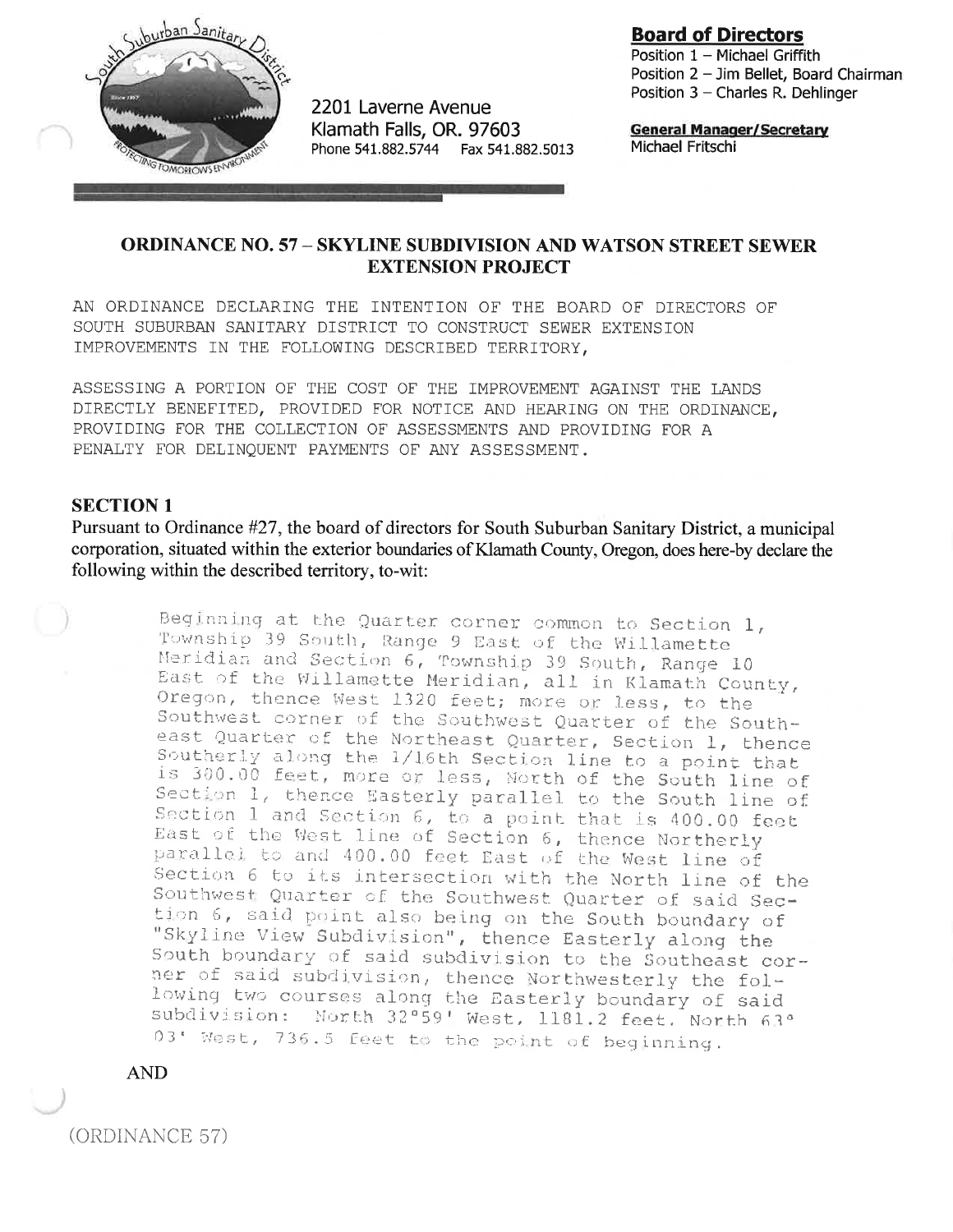the full length of properties along the frontage of Watson Street and properties with frontage off of any side streets connected to Watson Street that are not currently being served by the District sewer, having been previously annexed to South Suburban Sanitary District is in need of sewer service and that it is in the best interest of the owners of said land and the residents within said territory that a sewer collection system be constructed to serve said territory.

# SECTION 2

The sewer improvements are currently envisioned to include approximately:

- $\bullet$  3620 feet of 8-inch sewer line
- 1940 feet of 6-inch sewer line
- 1350 feet of 4-inch pressurized sewer line
- o 5040 feet of 4-inch service laterals
- o 5210 feet of l-inch pressure laterals
- 37 single household pump and tank systems
- 21 Manholes
- o Supporting appurtenances and infrastructure
- a. A Managers Report consisting of a preliminary design technical memorandum has been prepared and is filed in the office of the District. Plans and specifications for such improvement shall be prepared and filed in the office of the district upon completion.

## SECTION 3

The cost of such improvement shall be financed by the district utilizing cash on hand and the subsidized cost shall be assessed equally against the lands directly benefited after completion of the construction. The costs of said improvement is estimated at the sum of \$2,960,000 and each property owner will be charged a subsidized rate equal to the current System Development Fee at the time of assessment; estimated at  $$2,693.79$  for fiscal year 2019-20.

- a. Property owners who elect to refuse connection to the public sewer shall not be assessed but shall be responsible for all future costs and consfuction associated with connecting to the public sewer to the boundary of the utility right of way, when elected to connect.
	- 1) Request to refuse connection shall be submitted in writing prior to December  $31<sup>st</sup>$ , 2019 or the property shall be assessed

## SECTION 4

The District shall provide notice of each such proposed assessment to each affected property owner as defined in Ordinance #27, Section lE, and as shown by the records of the Klamath County Assessor's office.

a. The subsidized assessment shall be remitted by the end of the fiscal year (June 30,2020), unless financing through the District has been arranged.

(ORDINANCE 57) Page 2 of 3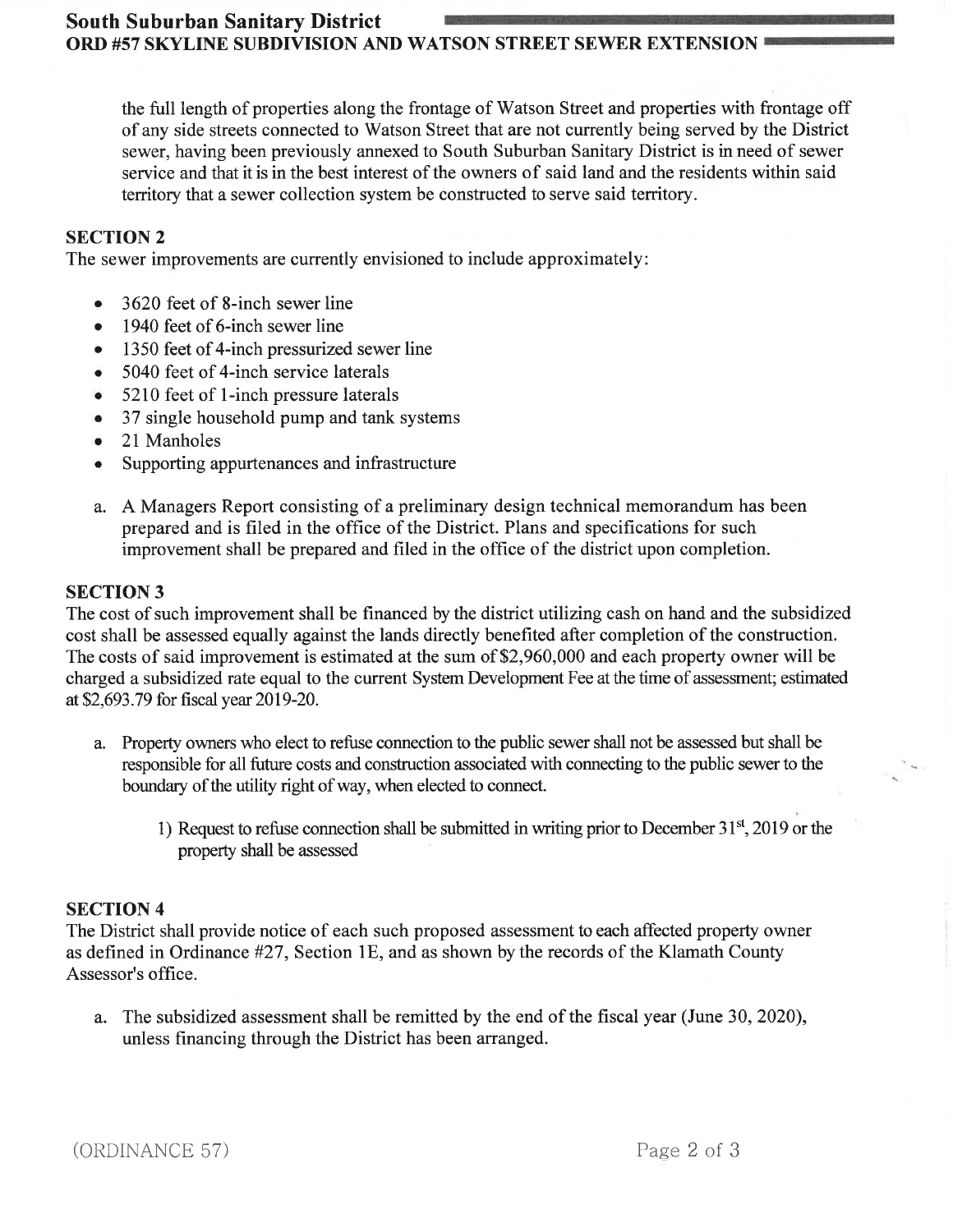# South Suburban Sanitary District ORD #57 SKYLINE SUBDIVISION AND WATSON STREET SEWER EXTENSION !

- b. Any of the affected property owners may, prior to December  $31<sup>st</sup>$ , 2019, request in writing, payment of the assessment in five equal annual installments, together with interest on the unpaid balance at the rate of  $6.0\%$  per annum.
	- 1) The first equal annual payment shall be submitted by the end of the fiscal year (June 30,2020)
	- 2) Each of the remaining equal payments, including interest, shall be due in the next four fiscal years (June 30,2021, June 30, 2022, June 30,2023, and June 30, 2024).
- c. Failure to remit an assessment or an annual payment of the assessment by the end of the fiscal year, shall result in the full balance of the assessment being certified with the Klamath County Tax Collector.
	- l) The District shall charge a certification fee of l8%o on all assessments certified with the Klamath County Tax Collector.

#### SECTION 5

After issuance of an order making an assessment by the Board, a copy of the order making the assessment, certified and acknowledged by the Manager of the district, shall be filed and recorded with the County Clerk of Klamath County, Oregon.

## SECTION 6

Hearing dates for this Ordinance shall be July 16,2019; August 20,2019; and September 17, 20t9.

Adopted this 15<sup>th</sup> day of October 2019

ATTEST:

District Manager & Secretary to the Board

Copies of this Ordinance can be obtained at the District office 2201Laverne Ave, Klamath Falls, OR

Out & Delkey

Michael Fritschi Charles R. Dehlinger, Director

**Jim Bellet**, Chairman

Vet

Mike Griffith, Director